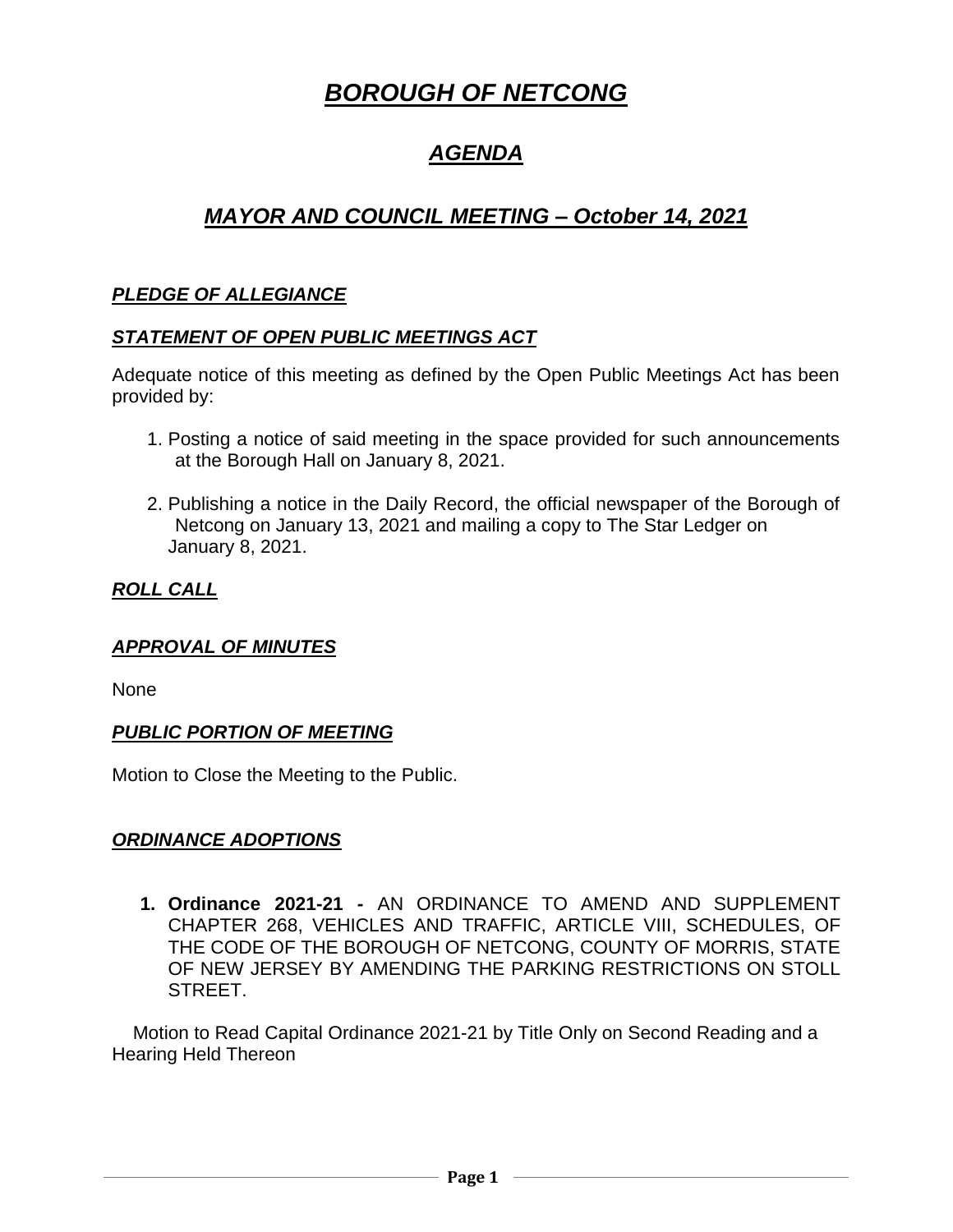Motion to Close Public Hearing.

Motion to Adopt Capital Ordinance 2021-21

**2. Ordinance 2021-22** *-* AN ORDINANCE TO AMEND CHAPTER 217, "PARKS", OF THE CODE OF THE BOROUGH OF NETCONG BY PROHIBITING THE SPITTING OF CHEWING TOBACCO AND THE PLAYING OF MUSIC WITHOUT THE USE OF EARPHONES

 Motion to Read Capital Ordinance 2021-22 by Title Only on Second Reading and a Hearing Held Thereon

Motion to Close Public Hearing.

Motion to Adopt Capital Ordinance 2021-22

**3. Ordinance 2021-23** *-* AN ORDINANCE TO AMEND CHAPTER 112 OF THE CODE OF THE BOROUGH OF NETCONG "BRUSH AND HEDGES"

Motion to Read Capital Ordinance 2021-23 by Title Only on Second Reading and a Hearing Held Thereon

Motion to Close Public Hearing.

Motion to Adopt Capital Ordinance 2021-23

**4. Ordinance 2021-24** *–* AN ORDINANCE TO AMEND THE CODE OF THE BOROUGH OF NETCONG AND PROHIBITING SMOKING ON BOROUGH PROPERTY

 Motion to Read Capital Ordinance 2021-24 by Title Only on Second Reading and a Hearing Held Thereon

Motion to Close Public Hearing.

Motion to Adopt Capital Ordinance 2021-24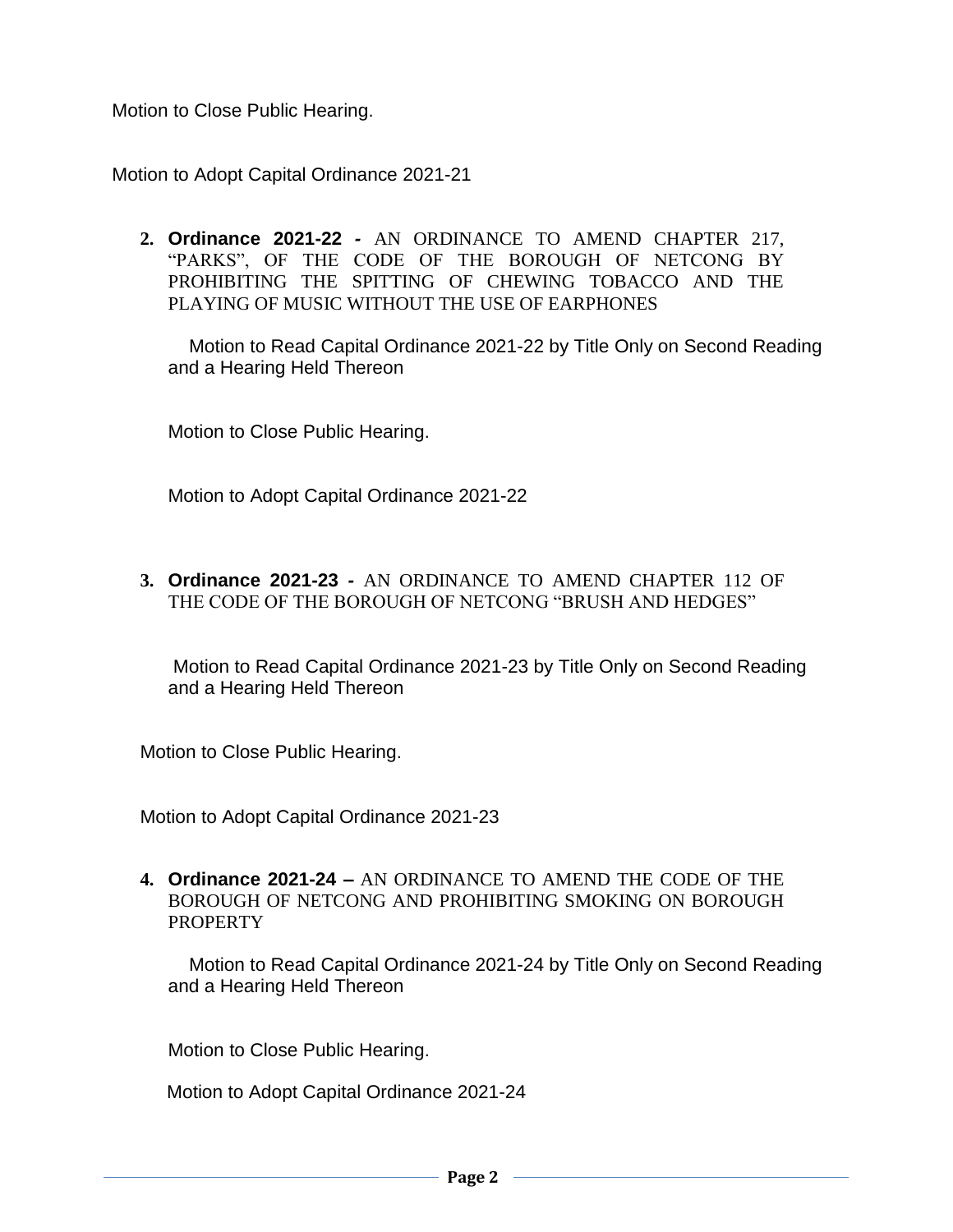## *CORRESPONDENCE*

1. EcolSciences, Inc. Letter- 34 Bank St.

#### *BOROUGH ADMINISTRATOR REPORT*

#### *COMMITTEE REPORTS*

| Finance & Insurance:                                            | E. Still     | J. Sylvester |
|-----------------------------------------------------------------|--------------|--------------|
| Economic Development:                                           | R. Hathaway  | E. Still     |
| <b>Public Safety:</b><br>(Police, Fire, Rescue)                 | J. Sylvester | E. Koster    |
| Dept. of Public<br>Works & Utilities:                           | E. Koster    | R. Hathaway  |
| Recreation:                                                     | J. Albensi   | T. Laureys   |
| <b>Public Services:</b><br>(Human Services<br>Recycling & Solid | T. Laureys   | J. Albensi   |

## *OLD BUSINESS*

Waste Disposal

None

#### *NEW BUSINESS*

 **1.** Best Practices Worksheet

### *PRIVILEGE OF THE FLOOR TO THE COUNCIL*

#### *MAYOR'S COMMENTS*

#### *RESOLUTIONS*